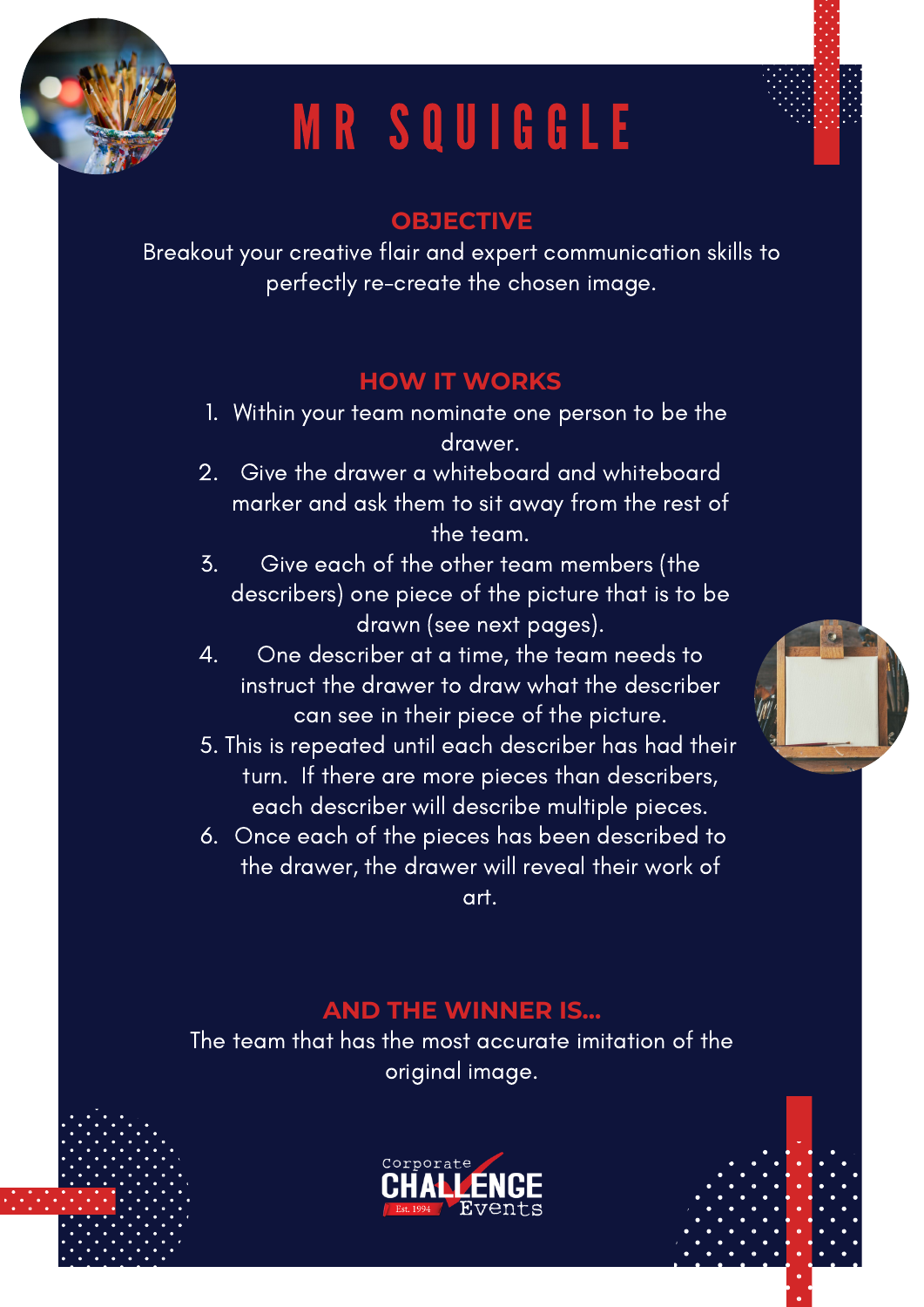# M R S Q U I G G L E

## **EQUIPMENT (PER TEAM)**

1 x Whiteboard

1 x Whiteboard Marker

1 x Eraser

1 x Printed image (see next page) cut into pieces

 $\bullet$ 

### **RULES**

- You can only describe what you can see. You CAN NOT put all the  $\bullet$ pieces of the picture together and tell the drawer what the completed image is.
- Have a larger team? No problem! Double up team members per  $\bullet$ picture piece and let them take turns describing.

## **VARIATION**

Turn this game virtual by using the whiteboard feature on Zoom! Send each team member their piece of the puzzle and allocate a drawer. Put the group on mute with only one person describing their piece of the image at one time. From here, complete steps 4, 5 & 6 in 'How It Works' to complete the activity.

### **SHARE IT WITH US**

We would love to see your finished works of art! Share your final creations with us by tagging Corporate Challenge Events and #positiveteamculture



@corporatechallengeaustralia



@CorporateChallengeAustralia